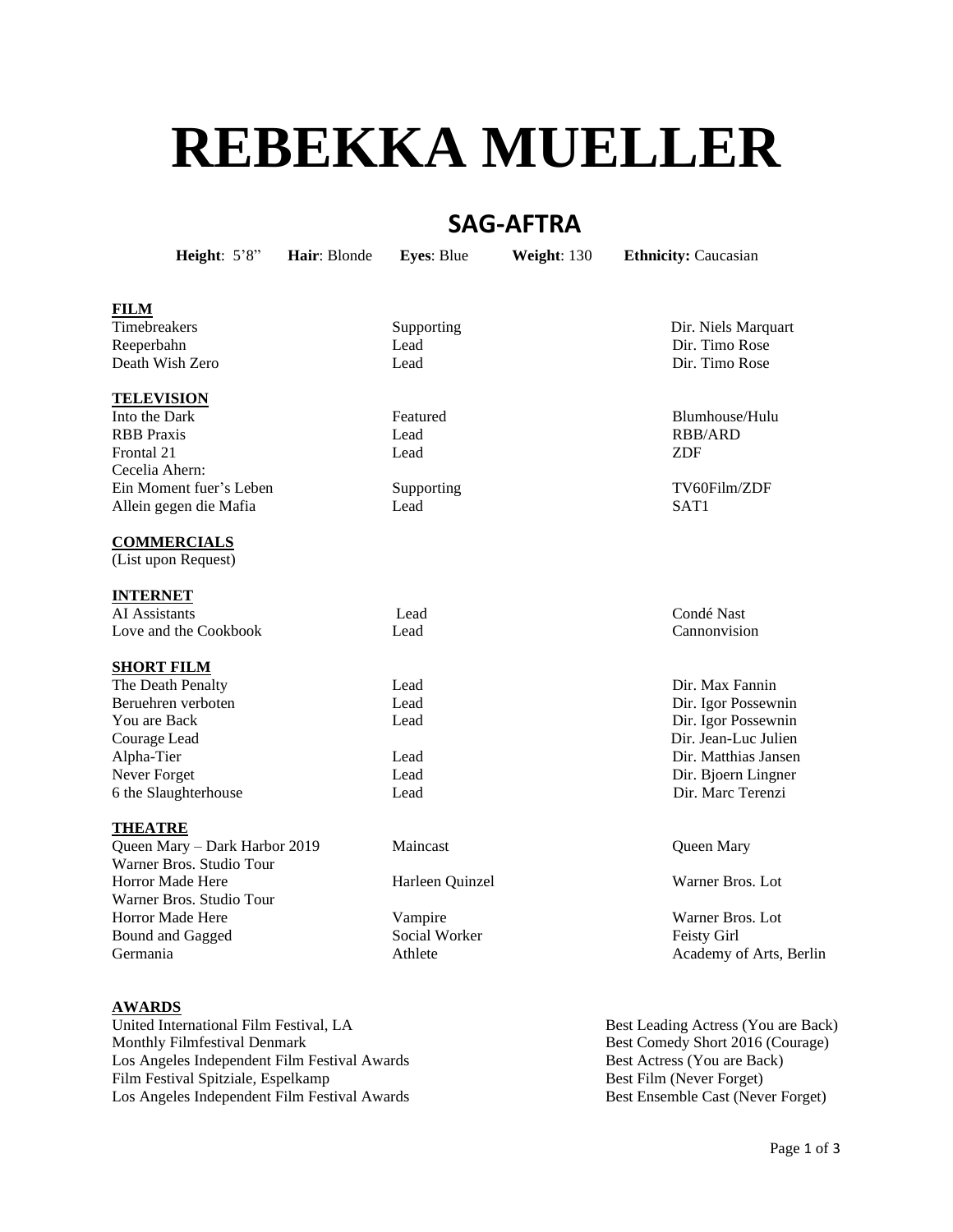#### **TRAINING**

Fight- and Stunt Training Tim Storms Tim Storms Wushu, Los Angeles Improv Betsy Stover Upright Citizen Brigade, LA Acting/Scene Study Wendy Haines Warner Loughlin Studios, LA Commercial Acting Josh Rappaport Los Angeles Scene Study Arielle Brachfeld Los Angeles Audition Skills Uwe Buenker ISFF, Berlin Acting Anthony Abeson A. Abeson Acting Classes, NYC Stage Art Dramatique Jean-Jacque Dubois Université du Mans, Le Mans Acting Holger Ryfisch SZ Bgm. Smidt, Bremerhaven Ballett, Modern, Jazz Maggie Hall-Donsbach Royal Academy of Dance, HB Vocal Training (Oper, Operetta, Pop, Jazz) Claus Klisch Wilhelm-Raabe-Schule, HB

Renate Priebe Maria Michalska Universitaet Hildesheim Carl Keaton Jr. CK Voice Lessons

#### **SPECIAL SKILLS**

Sports: Swimming (Intermediate), Running (Intermediate), Qi Gong (Intermediate), Cycling (Intermediate) Languages/Accents: Fluent in German and French.

Dance: 10+ years of Hip Hop, Classical, Ballet, Modern and Jazz

Music: Professionally trained Singer in Jazz, Pop, Musical, Operetta and Opera.

Other: Valid Passport & Drivers License. Work permit to work in the E.U. and UK. Can cry on cue and portray fear.